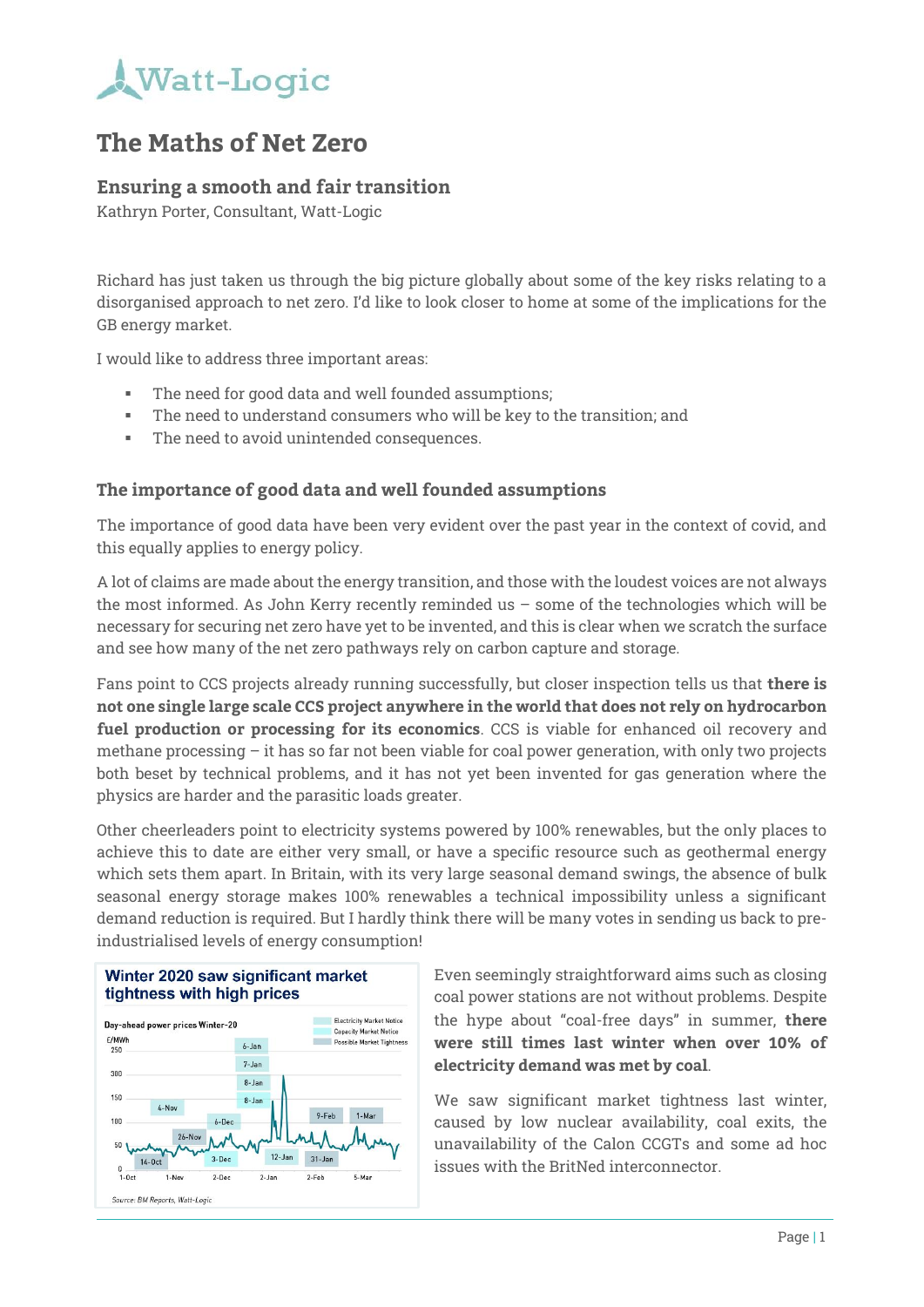

When these circumstances coincide with low renewable output…think about those cold, clear winter days when the air is sharp and icy  $-$  there is no wind, and as the sun sets before the evening peak, there is minimal solar, the outcome is periods of high, spiky and volatile electricity prices…the average day-ahead price last winter was £55 /MWh but we saw prices hitting £300 /MWh and balancing mechanism and imbalance prices going as high as £4,000 /MWh.

With coal closing and the aging nuclear fleet struggling – EDF has announced the early closures of three of its nuclear power stations and the future of the remainder of the AGR fleet is in doubt, and with Hinkley Point C delayed to mid-2026, we are heading for a winter capacity crunch, and while blackouts are not particularly likely, periods of high and volatile prices are.

But the other key issue with coal closure is that of offshoring. It's all very well congratulating ourselves on closing our domestic coal fired power generation when **we import goods to the value of 2.3% of GDP from China, which accounts for 53% of global coal fired electricity production and is still growing its coal fleet** – China has 88 GW of new coal plant under construction and a total of 247 GW in development. Britain's peak electricity demand was 47 GW last winter to put that into context.

So it's essential that energy policy is based on the right metrics and real, verifiable data. And it's also important that those data are in fact verified.

A good example of a policy based on data that were not verified is the retail price cap: in 2016 the Competition & Market Authority claimed that the large energy suppliers were making £1.4 billion of excess profits, and as a result, Parliament passed the legislation capping standard variable energy tariffs.

I remember reading an interview at the time with Ian Conn who challenged this claim, and thinking that, well, the chief executive of Centrica would say that! But my second thought was that it was in fact fairly easy to check. So I had a look at the Consolidated Segmental Statements the Big 6 suppliers were required to produce, and discovered that collectively in the previous year the Big 6 had made just short of £1 billion in total profits from their retail energy businesses. In fact the CMA never provided any explanation of its claim.

Since then both established, large suppliers and challenger suppliers have cited the price cap as creating problems in their businesses, and it has certainly added to Ofgem's workload at the expense of other projects. However it is unclear that consumers are receiving any benefit as the cap continues to rise and tariffs are closely clustered around it.

#### **Consumers must be understood and treated fairly**

Having the right information about consumers is vital when designing effective energy policies.

The graphic illustrates the extent of these changes in the net zero compliant scenarios, with either a radical reduction in energy use or a still significant reduction paired with a switch from methane to hydrogen.

Few commentators believe that consumers will be willing to make major sacrifices in support of climate objectives, yet the current thrust of energy policy, particularly around domestic consumption and

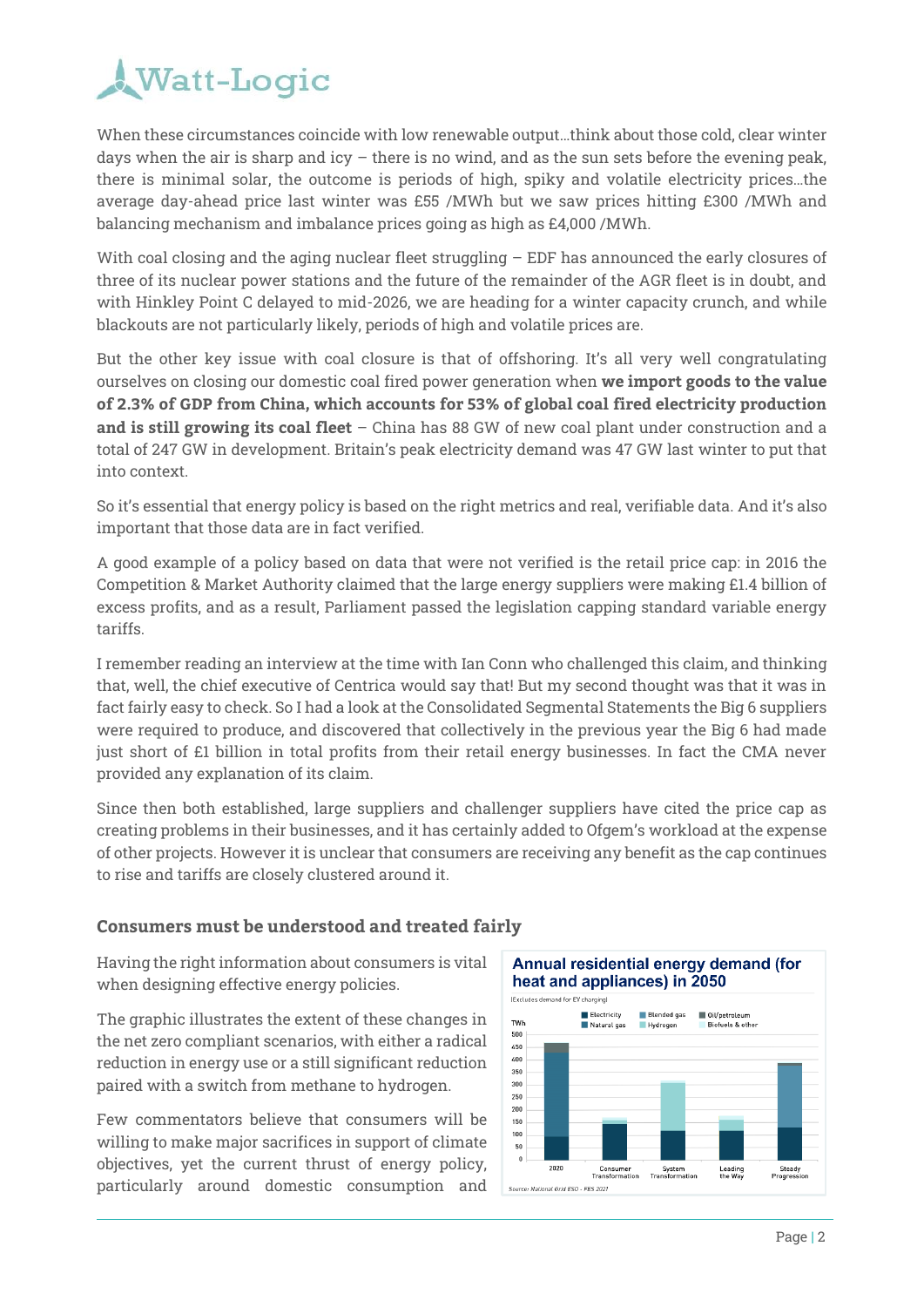## **Watt-Logic**

heating, will require significant consumer input, which may be beyond the capabilities of many people.

It is very important to keep in mind that consumers are not all the same, and crucially, that they do not all look like the people that occupy Parliament.

## **Understanding consumers is key** • 50% of energy consumers have never switched ■ 7.5% of adults have never used the internet ■ 6% of adults are "lapsed" internet users 21% of Brits are disabled ■ 16.4% of adults have very poor literacy skills ■ 17 m adults (49% of the working age population) have the numeracy skills of a primary school child 14% of British households live in fuel poverty 1/3 of British householders do not own their own homes

To give just a few key statistics:

- 50% of energy consumers have never switched supplier despite knowing they can;
- 7.5% of British adults have never used the internet, and a further 6% are "lapsed" users, ie they haven't used the internet in the past year;
- 21% of adults live with a disability;
- 16.4% of adults have very poor literacy skills, while 17 million adults, equivalent to 49% of the working age population, have the numeracy skills expected of a primary school child;
- 14% of British households live in fuel poverty; and
- A third of British householders do not own their own homes.

**This means that a great many British adults face very real challenges in being active participants in the energy transition, and assuming that consumers will organise themselves to acquire more efficient and/or more flexible energy assets and then operate them optimally is unrealistic.**

To counter this, energy policy should seek to incentivise enabling business models, in particular energy-as-a-service where companies provide a range of new services to consumers. For example, a new heating system could be bundled with electricity supply and optimisation with the capital costs of the system being amortised over an agreed timeframe. Consumers would set their desired comfort levels, and the energy services provider would operate the heating system to provide this at the lowest cost.

Care should also be taken to ensure that consumers are not encouraged to act in ways which may be harmful to their wellbeing. Households living in fuel poverty already face choices between heating and eating, and it is important that in a world of time-of-use tariffs, low-income households are not discouraged from cooking a hot dinner.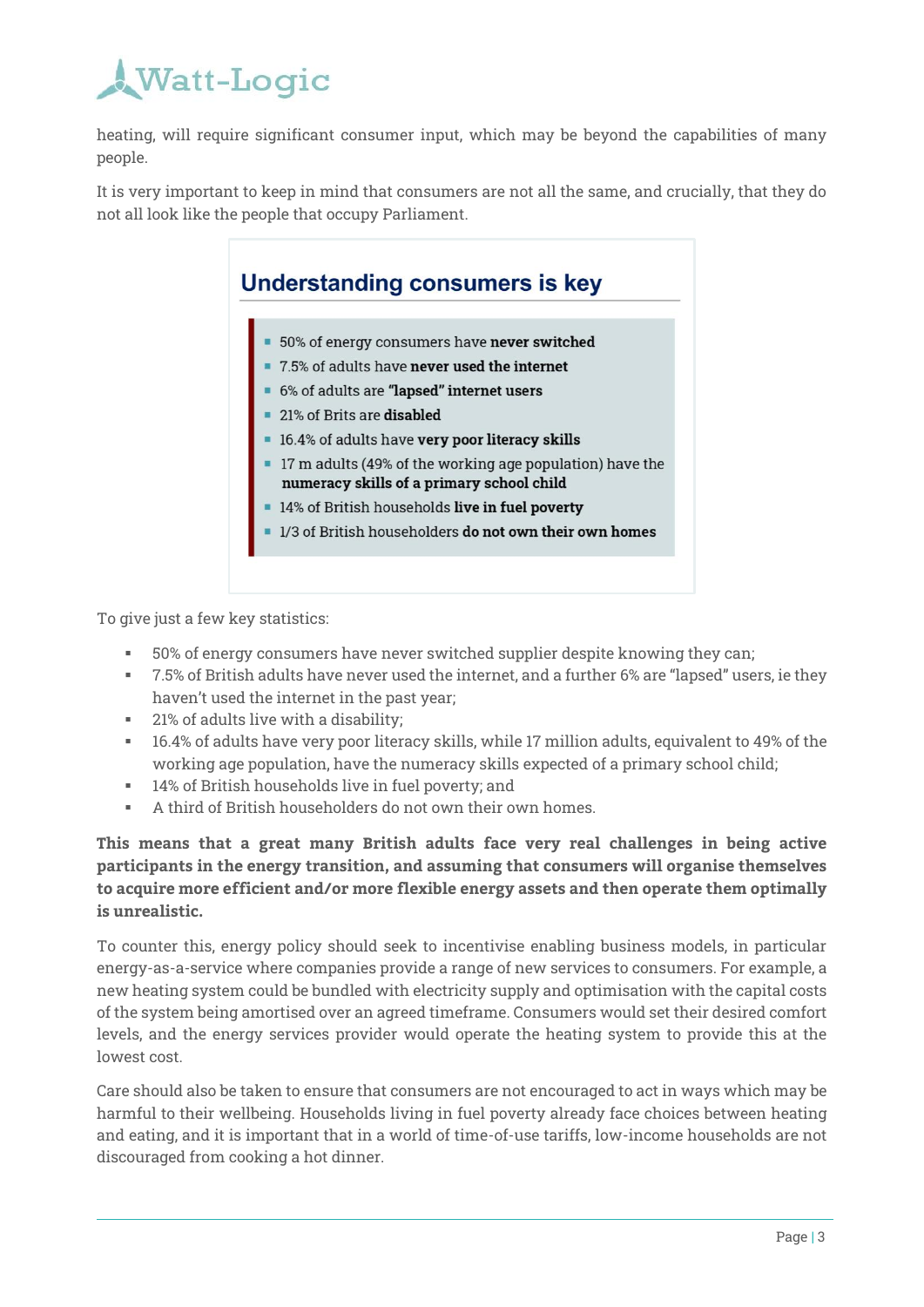

It is also important to keep in mind that fire services consistently advise against running appliances such as washing machines at night due to the risk of fire, yet there is an assumption with time-ofuse tariffs that consumers will be encouraged to do exactly that as overnight electricity prices are lower. Since low income households are overwhelmingly more likely to use older, cheaper and less safe appliances, care must be taken not to encourage them into actions that could cause them real harm.

Energy policy is already highly regressive, pushing the costs of de-carbonisation disproportionally onto already disadvantaged consumers. If net zero ambitions are to be achieved, this is not only impractical it risks creating a significant voter backlash which would threaten the desired outcomes.





Energy pricing is not the only source of unfairness in the energy transition. There are increasing objections to the implementation of Low Traffic Neighbourhoods and other changes to roads and pavements, several of which are being challenged through the courts.

This picture provides a good illustration of the point – installing EV charging facilities that block the only available pavement space forcing wheelchair users and parents with pushchairs into the road, and creating a hazard for the visually impaired are manifestly unfair and discriminatory.

As someone who lives with a disability I can assure you that life is already challenging enough without well meaning but ill-thought through policies making things harder. And stories about emergency services being delayed on calls, priests struggling to get to hospitals to administer the last rites, and roads being clogged with traffic while newly created cycle lanes sit empty and unused will only increase the opposition to such schemes with the risk that sensible projects are rejected.

#### **Avoiding unintended consequences**

Which leads into my final point which is the need to avoid unintended consequences when designing the policies that underpin the energy transition

As noted previously, energy pricing has strongly regressive elements, but now those policy choices are actively impeding other policy objectives. **The decision to recover the costs of the transition through electricity prices has resulted in electricity prices being far higher than gas prices**, but now that electrification is increasingly seen as necessary for the de-carbonisation of both heating and transport there is a growing realisation that persuading people to switch to high-priced electricity is going to be a major challenge.

The reason this method of cost recovery was chosen was a belief that the polluter should pay, but this has unfairly penalised low income consumers who lack the resources for the reasons mentioned earlier to acquire more efficient appliances or reduce heat losses on their homes.

And this whole question of home improvements is currently being tied to the Energy Performance Certificate, with low understanding of what the EPC actually is. **Time and again, policy documents refer to the EPC as an energy efficiency measure. It isn't. It is explicitly only a cost measure**, calculating the theoretical cost of heating a house assuming it is in perfect condition with certain assumed comfort levels; and it is based on a **methodology that hasn't been updated in decades**.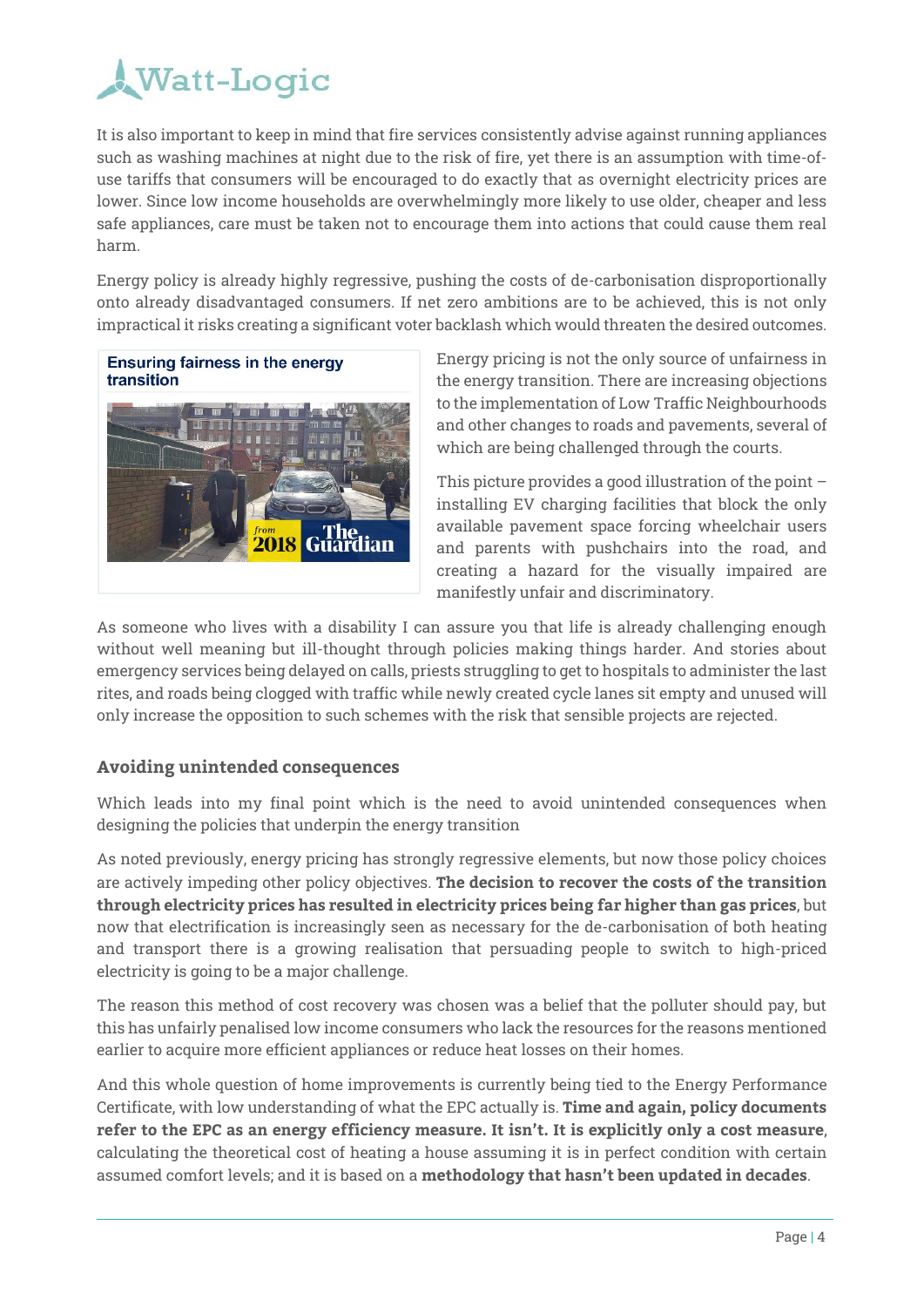# **Watt-Logic**

### **EPC needs radical reform**

| <b>Recommendation 1: Cavity wall insulation</b>                |                  | Recommendation 3: Floor insulation (solid floor)              |                   |  |
|----------------------------------------------------------------|------------------|---------------------------------------------------------------|-------------------|--|
| Cavity wall insulation                                         |                  | Floor insulation (solid floor)                                |                   |  |
| <b>Typical installation cost</b>                               | £500-£1,500      | <b>Typical installation cost</b>                              | £4.000 - £6.000   |  |
| <b>Typical yearly saving</b>                                   | £105             | <b>Typical yearly saving</b>                                  | £366              |  |
| Potential rating after carrying out<br>recommendation 1        | 23IF             | Potential rating after carrying out<br>recommendations 1 to 3 | 36   F            |  |
| Recommendation 2: Internal or external wall insulation         |                  | <b>Recommendation 4: Wind turbine</b>                         |                   |  |
| Internal or external wall insulation                           |                  | Wind turbine                                                  |                   |  |
| <b>Typical installation cost</b>                               | £4,000 - £14,000 | <b>Typical installation cost</b>                              | £15,000 - £25,000 |  |
| <b>Typical yearly saving</b>                                   | £348             | <b>Typical yearly saving</b>                                  | £676              |  |
| Potential rating after carrying out<br>recommendations 1 and 2 | 291F             | Potential rating after carrying out<br>recommendations 1 to 4 | 50 I E            |  |
|                                                                |                  |                                                               |                   |  |
|                                                                |                  | Estimated annual cost savings in the report:                  | £820              |  |
| Capital cost of recommendations:                               |                  |                                                               | £23,000 - £46,000 |  |
| Payback period:                                                |                  |                                                               | $28 - 56$ years   |  |

The methodology has several crucial flaws:

- a) The EPC assumes buildings are in perfect condition so broken double glazed windows score more points than perfect single glazed windows despite having higher heat losses;
- b) The EPC ignores features of buildings the assessor cannot see, so if under-floor insulation is present but not exposed for inspection, it receives no credit;
- c) EPC reports **often contain recommendations that are impossible to meet** eg installation of external cladding on listed buildings;
- d) Some recommendations create adverse effects: cavity wall insulation creates moisture bridges leading to condensation and mold;
- e) The **EPC is a passive exercise which does not measure actual heat losses** from buildings. Thermal imaging testing is not included, but should be; and finally
- f) **The EPC penalises electric heating heavily because it is more expensive than gas**, unless certain expensive models of air-source heat pumps are used (and ASHP have a number of disadvantages including noise, low efficiency at low temperatures, the need for larger radiators to maintain comfort levels and often the need for supplementary heating).

This last point is critical – **it is very easy to drop your EPC rating by converting from gas to electric heating**. Last year we completed the renovation of an old house which had been in a poor state of repair, but despite making significant improvements to the heat loss envelope, the fact we switched from gas to electric heating for part of the house dropped the EPC rating from D to F!!

We were also advised in the report to install a wind turbine – impossible since we live in a conservation area, add external cladding – also unlikely to be permitted, and under-floor insulation which we had already installed but as the assessor couldn't see it he refused to accept it was there despite having receipts and even photographs to prove it's existence.

**The capital cost of the suggested improvements collectively could take up to 56 years to repay at the saving rate quoted in the report.** Who on earth would pay even £20,000 for a possible £800 a-year saving, never mind £46,000!?